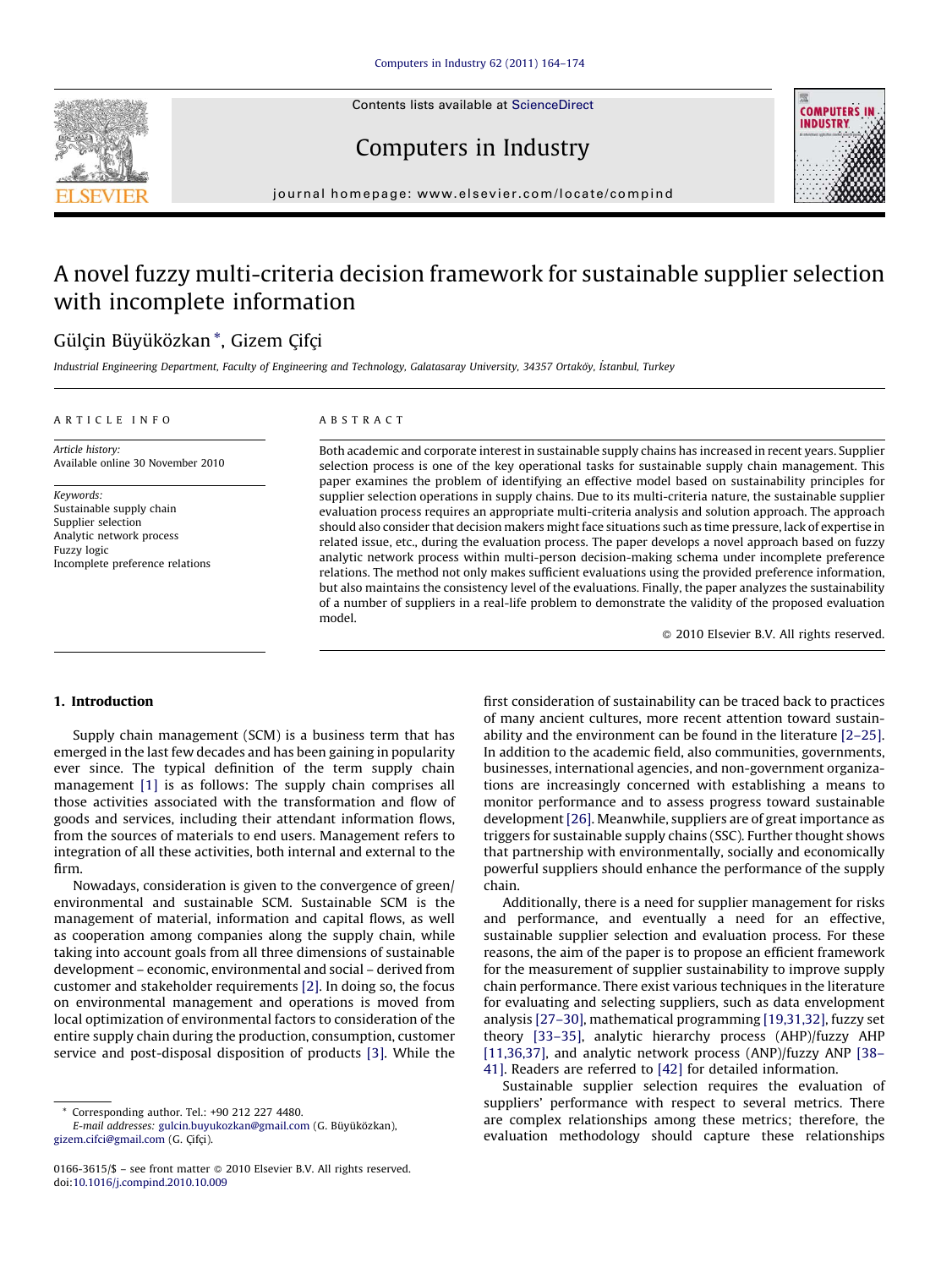effectively. Moreover, it is difficult to obtain precise preferences of decision makers (DMs) because,

- (1) The decision data of human judgments with preferences are often vague,
- (2) As improvement of sustainability depends on environmental (planet), social (people) and economical (profit) aspects, DMs may not be able to evaluate suppliers from all these aspects. While one DM might have economic expertise, another might have experience with environment-related issues.

A model that can provide a solution even without enough information should be developed to address all the issues discussed above. Incomplete preference relations [\[43–49\]](#page--1-0) can deal with this problem. Since each expert has his/her own experience, he/she could have some difficulties while trying to give his/her preferences in a complete manner. This may be due to an expert not having a precise or sufficient level of knowledge of the problem, or because that expert is unable to judge the degree to which some options are better than others [\[50\]](#page--1-0). Also due to time pressure, the DM may develop an incomplete linguistic preference relation in which some of the elements are missing. In such situations, experts are forced to provide incomplete preference relations. These show us that the group decision process needs to derive a single group preference from a number of incomplete individual preferences. Therefore, it is worth paying attention to this issue and this paper focuses on incomplete preference relations while making decisions.

While dealing with missing preferences of DMs, the solution procedure should also consider the dependence and interactions among criteria. The increasing complexity and uncertainty of the socio-economic environment makes it less possible to assume all criteria as independent. Hence, this work proposes a new integrated group decision approach based on the ANP [\[51\]](#page--1-0) method with incomplete linguistic preferences in fuzzy environments [\[52\].](#page--1-0) The ANP [\[53–56\]](#page--1-0) approach is applicable to this study since it allows easy discovery of relations inside the complex problem. ANP can overcome the problem of dependence and feedback among criteria or alternatives. Simultaneously, with the help of fuzzy incomplete preferences, this integrated method can deal with uncertainty of DMs and missing data. As incomplete fuzzy preferences are not widespread currently, the main contribution of this paper is the integration of incomplete preferences into ANP and usage of this integration in sustainable supplier selection problem. No study exists in the literature that combines incomplete preference relations with other methods or any applications in the supply chain field.

The paper is organized as follows. Section 2 introduces the SSC concept and the evaluation framework for sustainable supplier selection. Section [3](#page--1-0) describes the methodology adopted in the paper and characterizes the novel computational procedure. Section [4](#page--1-0) includes an implementation of the proposed evaluation framework through the case study and presents the results. Section [5](#page--1-0) concludes the paper.

#### 2. A new integrated evaluation framework for sustainable supplier selection

#### 2.1. Sustainable supply chain and sustainable supplier selection

Supply chain operations with sustainability considerations have become an increasingly important issue in recent years. While diverse interpretations of sustainability exist, one central concept that helps to operationalize sustainability is the triple bottom line approach, where a minimum performance is to be achieved in the environmental, economic and social dimensions [\[57\]](#page--1-0). With this perspective, in SSCs, environmental/ecological, social and ethical criteria need to be fulfilled by the supply chain members to remain within the chain, while it is expected that competitiveness would be maintained through meeting customer needs and related economic criteria.

To meet the increasing market pressures and demands from various stakeholder groups and to comply with more demanding environmental legislation, companies start to look at their supply chain to enhance their overall sustainability profile. Many companies invest in voluntary environmental management and communication tools, such as standardized environmental management systems (ISO 14001 in particular), life cycle assessments, environmental labeling of products, carbon disclosure projects, and sustainability reporting schemes [\[58\]](#page--1-0).

Responsibility for sustainability cannot be given to a separate entity; it must be a part of everyone's job in a SSC from the suppliers to the top management. Supply chain strength generally depends on the linkage between:

- The number and quality of the suppliers and customers in a country, and
- The three dimensions of sustainable development; namely, environmental, economical and social.

These also show the importance of suppliers' sustainable performance and its evaluation for a SSC.

There are several papers concerning sustainable (or green) suppliers. Yuzhong and Liyun [\[59\]](#page--1-0) proposed a method for a green supplier selection that used the grey entropy method. Lu et al. [\[15\]](#page--1-0) presented a paper for environmental principles applicable to green supplier evaluation by using multi-objective decision analysis. Recently, Tsai and Hung [\[19\]](#page--1-0) studied a fuzzy goal programming approach for green supply chain optimization under activity-based costing and performance evaluation with a value-chain structure. Another study proposed by Tuzkaya et al. [\[60\]](#page--1-0) for environmental performance evaluation of suppliers used a hybrid fuzzy multicriteria decision approach. Lee et al. [\[61\]](#page--1-0) also introduced a green supplier selection model for high-tech industry.

Although these papers brought great insights to sustainable/ green supplier evaluation literature, no attention is received for supplier evaluation with incomplete preferences. Incomplete preference-related works with case studies are rare in the literature. In 2006, Alonso et al. [\[62\]](#page--1-0) proposed a decision aid system to provide consistent linguistic preference relations dealing with incomplete or inconsistent information. Xu [\[46\]](#page--1-0) studied incomplete linguistic preference relations and their fusion with an illustrative example. Xu [\[47\]](#page--1-0) also examined integrating multiple types of incomplete linguistic preference relations in multi-person decision making. Herrera-Viedma et al. [\[45,48\]](#page--1-0) proposed two studies about a consensus model for group decision making with incomplete fuzzy preference relations in 2007. Same year, Fedrizzi and Giove [\[63\]](#page--1-0) examined incomplete pairwise comparison and consistency optimization with a numerical example.

Recently, Wang and Chen [\[49\]](#page--1-0) studied incomplete fuzzy linguistic preference relations in uncertain environments and considered the practice of Chan and Kumar [\[36\]](#page--1-0) for selection of a global supplier. Another study is proposed by Chiclana et al. [\[64\]](#page--1-0) as the comparison of similar methods for estimating missing pairwise preference values based on additive consistency [\[48,63\]](#page--1-0). Wang et al. [\[65\]](#page--1-0) applied the incomplete linguistic preference relations on the performance of web shops.

#### 2.2. The proposed evaluation framework for sustainable supplier selection

The objective of sustainable supplier selection is to identify suppliers with the highest potential for meeting a firm's needs